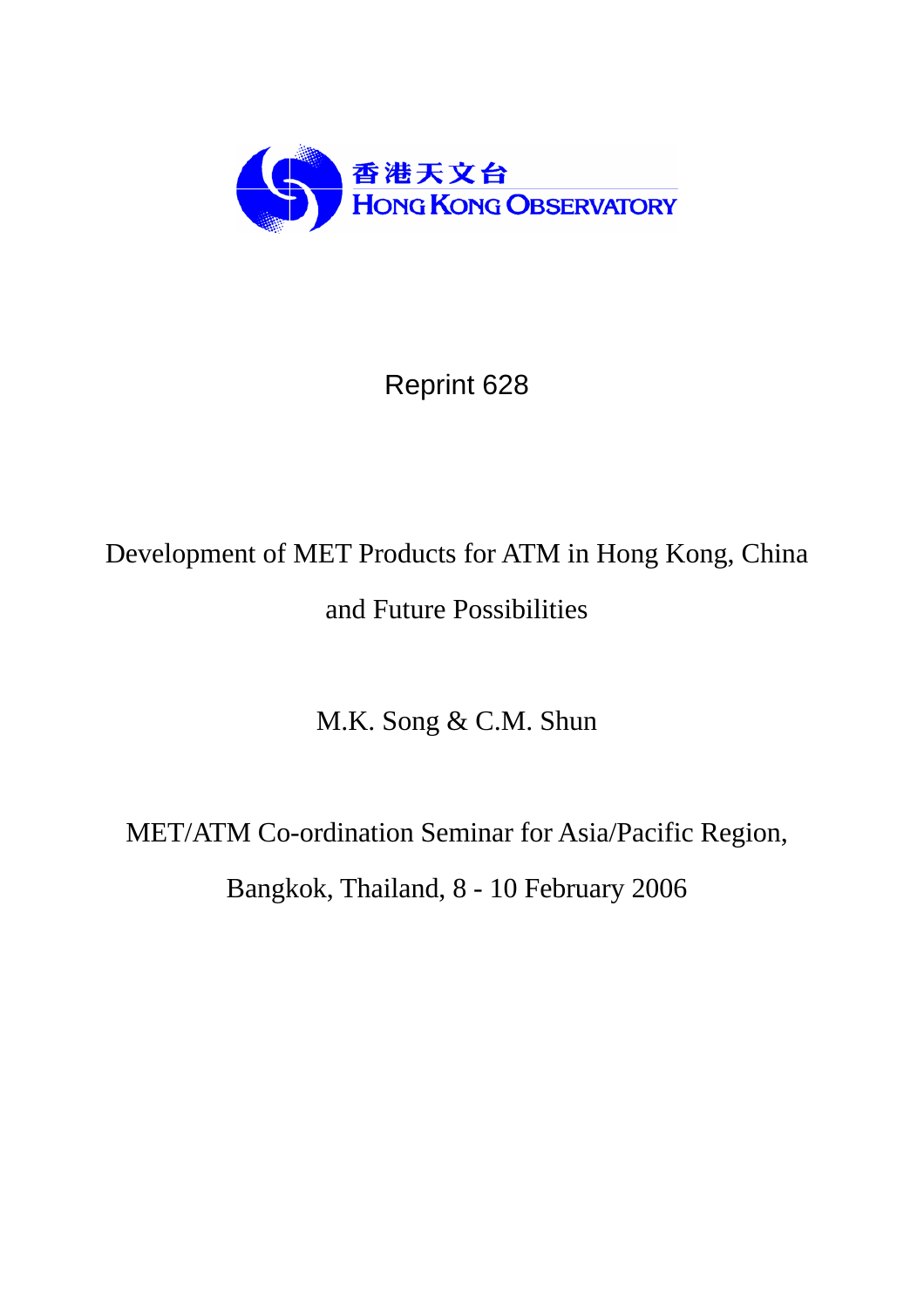

## *International Civil Aviation Organization*

#### **MET/ATM CO-ORDINATION SEMINAR FOR ASIA/PACIFIC REGION**

Bangkok, Thailand, 8-10 February 2006

**Discussion Topic 5:** Future requirements – MET component of the CNS/ATM systems

## **DEVELOPMENT OF MET PRODUCTS FOR ATM IN HONG KONG, CHINA AND FUTURE POSSIBILITIES**

(Presented by Hong Kong, China)

# **SUMMARY**

MET products for ATM being developed in Hong Kong, China will be introduced. Taking into consideration recent developments in the Global Air Navigation Plan for CNS/ATM Systems in relation to IATA's ATM Implementation Roadmap, future potential MET products and possibilities will also be presented.

# **1. INTRODUCTION**

1.1 In Hong Kong, China, a programme of development of MET products for the new CNS/ATM system is closely coordinated between the Hong Kong Observatory (HKO), Hong Kong Civil Aviation Department (CAD), in particular the ATM service provider, and the end users (IATA, IFALPA and IFATCA). This paper introduces the MET products for ATM being developed this programme. Thoughts on future potential MET products and possibilities considering the recent developments in the Global Air Navigation Plan for CNS/ATM Systems (the "Global Plan") in relation to IATA's "ATM Implementation Roadmap – Short and Medium Term" (the "Industry Roadmap") will also be presented.

# **2. CURRENT DEVELOPMENTS**

2.1 The current programme of development of MET products for ATM includes:

# (a) **Terminal Meteorological forecast (TerMET)**

One of the planned new products being developed by HKO in consultation with ATM users is the "Terminal Meteorological Forecast (TerMET), which is a aerodrome forecast for wind, visibility, cloud, significant weather with reference to ATM operation thresholds. In particular, the forecast MET elements will be displayed in textual format with red colour highlighting those forecast figures reaching thresholds that would affect ATM operations. A sample product display is provided in Appendix I.

In line with the METATM Task Force's recommendation that the MET authorities/providers could consider supplementing ATM with MET information that could be provided with little development, especially utilizing readily available systems, TerMET will be generated basically from existing MET information and forecasts, including METAR, TREND forecast, forecast for take-off and TAF every hour. The algorithm to automatically generate a "first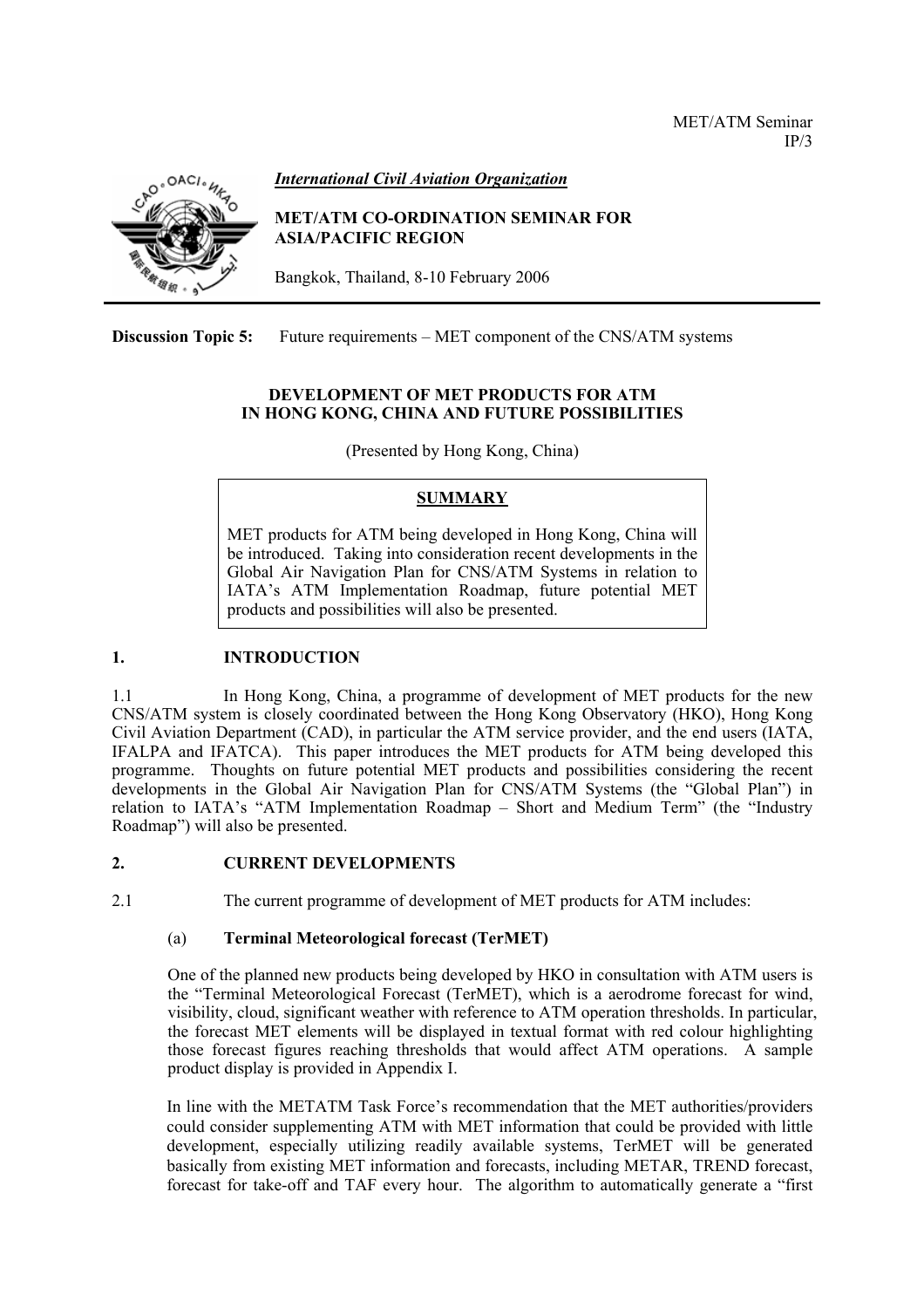guess" product from these reports and forecasts has been developed and is being tested and validated. The "first guess" will be quality-checked and modified by the Forecaster as necessary.

#### (b) **MET information for arrival metering and sequencing**

A new arrival metering and sequencing system is being set up by CAD. This system will help ATM determine the sequence of arrival aircraft, the time when the aircraft could leave the relevant check points (e.g. the metering fix, holding point), and the estimated time of arrival. Since the wind aloft will have impact on the aircraft speed and hence the estimated time of arrival, short-range high-resolution wind forecasts in grid point format (Appendix II) will be provided to support the operation of the new system.

The necessary software is already in place to generate the wind forecasts from HKO's regional numerical weather prediction (NWP) model which can provide the forecasts at the required resolution. It should be noted that in the current high fuel price operating environment, the availability of accurate descent winds in support of FMS descent profile management will also have significant benefits on fuel conservation and aviation efficiency.

## (c) **Nowcasting of thunderstorms for terminal area**

In mid-2005, HKO set up a lightning location network covering Hong Kong, China and its vicinity, in collaboration with the meteorological services of Mainland China and Macao, China. The network provides lightning information, including time, location, direction (i.e. cloud-to-cloud or cloud-to-ground) and polarity (i.e. positive or negative) within 140 km of HKIA. Real-time lightning location information has been made available to airline and CAD users via AMIDS.

Development of thunderstorm nowcasting products for the terminal area using the lightning location data and weather radar data has started. Two different approaches are being explored:

(i) using a technique known as TREC (Tracking Radar Echoes by Correlation), the correlation between lightning data and weather radar echo parameters (e.g. echo top, reflectivity at 3 km CAPPI, vertically integrated liquid (VIL)) has been made to estimate the probability of lightning in relation to the radar parameters in the following 1 hour. A sample display of the forecast is shown in Appendix III; and

(ii) the lightning data within contiguous regions are grouped together to identify active thunderstorms in the vicinity of HKIA. Forecast movement of these lightning regions is estimated using the TREC method. When a lightning region is forecast to hit HKIA, an alert would be generated. Sample display of the forecast is shown in Appendix IV.

#### **3. FUTURE POSSIBILITIES**

3.1 Future potential MET products include:

#### (a) W**ake vortex detection**

This future requirement is currently stated in the Global Plan (para.  $8.13(f)$ ) and highlighted by the IATA Roadmap (Section 7.5.11). While the Global Plan focuses on optimizing aircraft separation and runway capacity by using meteorological sensors coupled with expert systems to provide wake vortex reports and forecasts, the Industry Roadmap also points out the enhancement of the safety of aircraft operations by introduction of wake vortex detection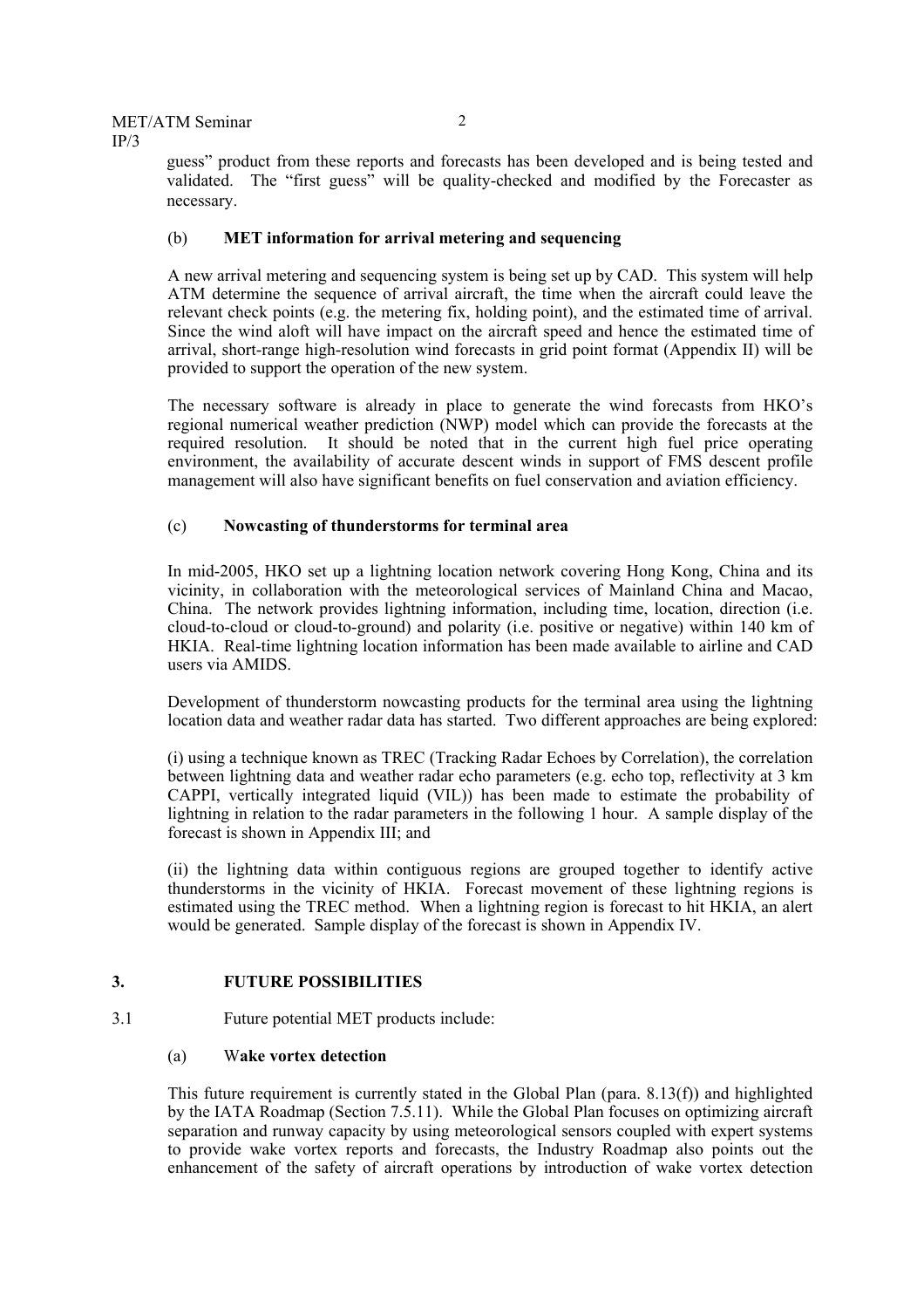systems, or improved understanding of wake vortex transitory characteristics. The experience in Europe, U.S. and Japan was noted. Although there is no urgent need for wake vortex alerts for aircraft separation at HKIA based on current flight capacity Hong Kong, China will begin to study the issue.

Apart from the wake vortex detection approach, recent studies in Europe also suggest that the separation (in terms of distance) of approaching aircraft could be safely reduced in strong headwind conditions since wake vortex energy dissipates with time, not distance. Wind data downlink from aircraft, ground-based remote wind sensing instrumentation such as Doppler LIght Detection and Ranging (LIDAR), and high-resolution NWP models are available techniques to be explored to provide accurate headwind profile along the glide paths for the application.

## (b) **MET data downlink in support of ATM and dynamic aircraft routing**

Real-time and forecast wind fields derived from the wind information reported automatically from an aircraft may be used for applications in tactical decision-making for aircraft surveillance, air traffic flow management, and updating flight plans for flexible/dynamic aircraft routing. Currently, only ADS-C air-reports over oceanic regions on a limited scale and WMO air-reports are available. The possible use of ADS-B for automatic air-reporting is also being studied by ICAO in the ASIA/PAC Region. If found possible, the progressive aircraft equipage of ADS-B with automatic air-reporting capability will greatly enhance the provision of the required real-time wind fields for the above applications.

With the availability of automatic air-reports at higher frequency, more accurate wind profiles could be generated along the flight routes and in their vicinity for the above applications using these reports in combination with high-resolution NWP models. The wind forecasts for the arrival metering and sequencing discussed earlier could also be enhanced as a result.

#### (c) **Sharing of MET information for Collaborative Decision Making (CDM)**

To achieve the ultimate goal of allowing each aircraft to fly its own optimized flight path, procedures supporting CDM should be developed. Sharing of MET information amongst other aeronautical information, so that all stakeholders have access to the same set of data for coordination and operational decision-making, is of fundamental importance.

Currently, sharing of WAFS global upper wind forecasts, downlink MET information, and reports and forecasts of hazardous weather with ATC and airline centralized operational control is stated in para. 8.13(c) of the Global Plan. In order to provide concise and pertinent information to all relevant users, including pilots, in support of CDM, it appears necessary to consider integration of the various MET information, possibly in the form of graphical products such as those being developed for uplinking to the cockpit. An example is the Integrated Terminal Weather System (ITWS) developed by the U.S., which integrates information from ground-based windshear detection system (the Terminal Doppler Weather Radar), weather radars, surface winds, lightning and nowcasting products as well as NWP forecasts.

#### **4. ACTION**

4.1 The meeting is invited to note the information provided in this paper and exchange views on the subject.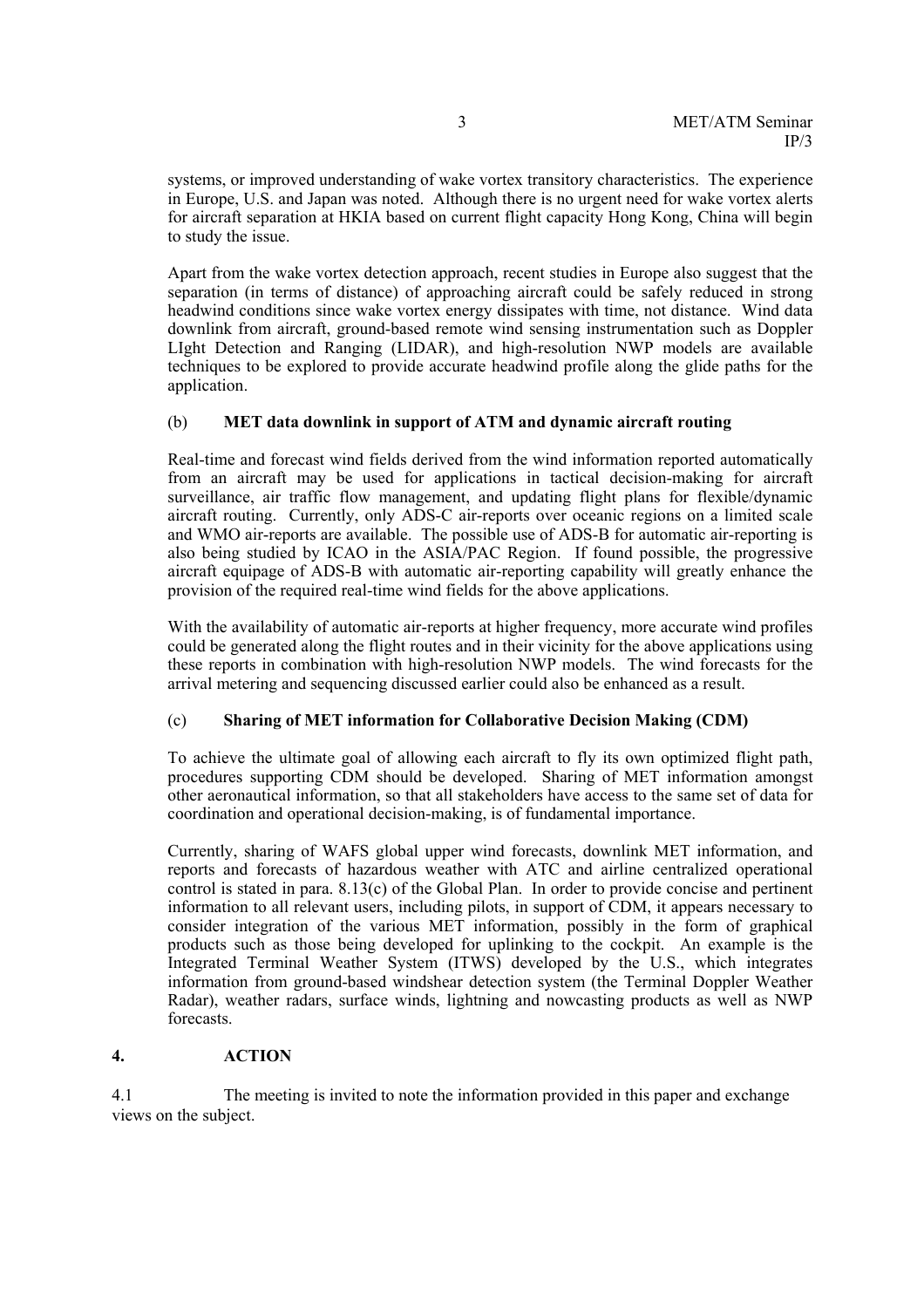#### MET/ATM Seminar IP/3 **Appendix I**

## **SAMPLE of Terminal Meteorological Forecast (TerMET)**

**TerMet** 

|                              |             | <b>Hong Kong International Airport</b> |                  |                 |                 |
|------------------------------|-------------|----------------------------------------|------------------|-----------------|-----------------|
|                              |             |                                        | <b>Runway 07</b> |                 |                 |
| <b>Issue time: 05090410Z</b> |             |                                        |                  |                 |                 |
|                              | Present     |                                        |                  |                 |                 |
| Time (UTC)                   | 0400        | 0500                                   | 0600             | 0700            | 0800            |
| Wind                         |             | 220/16                                 | 220/16           | 210/15          | 210/15          |
|                              | 220/16      |                                        |                  |                 |                 |
| <b>TEMPO</b>                 |             | <b>VRB25</b>                           | <b>VRB25</b>     | --              | --              |
| Tailwind (kt)                |             | 14                                     | 14               | 11              | 11              |
|                              | 14          |                                        |                  |                 |                 |
| <b>TEMPO</b>                 |             |                                        |                  |                 |                 |
| <b>Crosswind</b> (kt)        |             | $+8$                                   | $+8$             | $+10$           | $+10$           |
|                              | $+8$        |                                        |                  |                 |                 |
| <b>TEMPO</b>                 |             | $\overline{\phantom{m}}$               | --               | --              | $-$             |
| <b>Prevailing Visibility</b> |             | <b>10km</b>                            | <b>10km</b>      | 8 <sub>km</sub> | 8 <sub>km</sub> |
|                              | <b>10km</b> |                                        |                  |                 |                 |
| <b>TEMPO</b>                 |             | 1500m                                  | 1500m            | 3000m           | 3000m           |
| <b>Cloud ceiling</b>         |             | 8000                                   | 8000             | 8000            | 8000            |
|                              | 8000        |                                        |                  |                 |                 |
| <b>TEMPO</b>                 |             | 4000                                   | 4000             | 4000            | 4000            |
| <b>Cloud base</b>            |             | 600                                    | 600              | 600             | 600             |
|                              | 600         |                                        |                  |                 |                 |
| <b>TEMPO</b>                 |             | 400                                    | 400              | 400             | 400             |
| <b>SIGWX</b>                 |             | $\overline{\phantom{a}}$               | --               | --              | --              |
|                              | <b>SHRA</b> |                                        |                  |                 |                 |
| <b>TEMPO</b>                 |             | TSRA +SHRA                             | TSRA +SHRA       | <b>SHRA</b>     | <b>SHRA</b>     |

## **Criteria for highlighting the data in red**

| Tailwind      | exceeding 5 kts     |
|---------------|---------------------|
| Crosswind     | exceeding 20 kts    |
| Visibility    | less than 5000m     |
| Cloud Ceiling | 1000 ft or below    |
| Cloud Base    | less than $1500$ ft |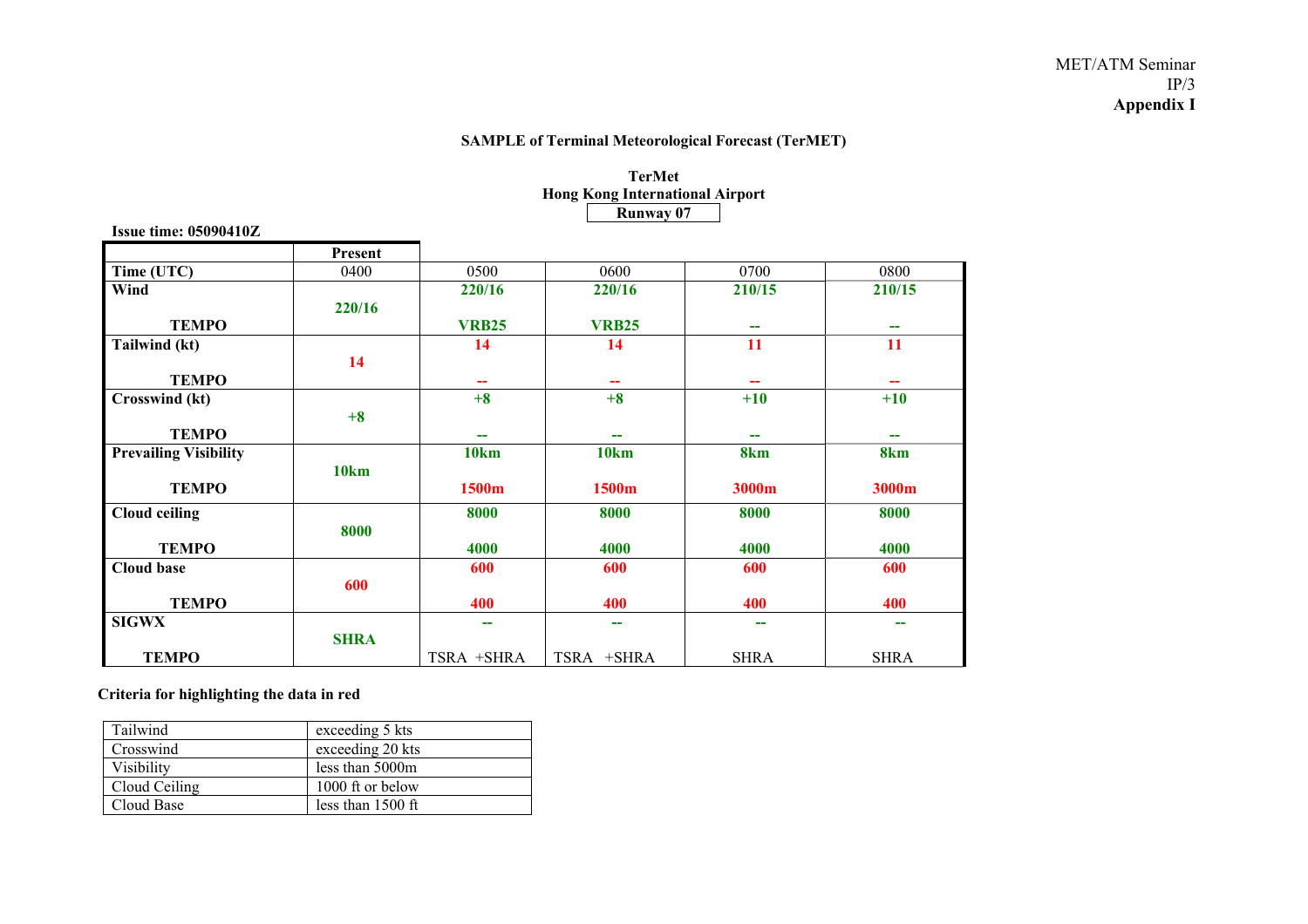

Sample wind forecast data (700 hPa level) for the Arrival Metering and Sequencing System

Scope of En-route Wind Forecast data

| (a) | Area of coverage: | 17.0-27.0N, 109.0-119.0E                                                                                                        |
|-----|-------------------|---------------------------------------------------------------------------------------------------------------------------------|
| (b) | Resolution:       | $0.2$ degree                                                                                                                    |
| (c) | Forecast Wind:    | Forecast vector wind U and V in m/s (U and V are the E-W and N-                                                                 |
|     |                   | S wind components)                                                                                                              |
| (d) | Update frequency: | 8 times daily (available in about 4 hours after forecast base time at<br>0000, 0300, 0600, 0900, 1200, 1500, 1800 and 2100 UTC) |
| (e) | Forecast range:   | $4th$ to $12th$ hour after forecast base time                                                                                   |
| (f) | Output time step: | hourly                                                                                                                          |
| (g) | Levels $(hPa)$ :  | 200, 300, 400, 500, 600, 700, 800, 900 and 1000 hPa                                                                             |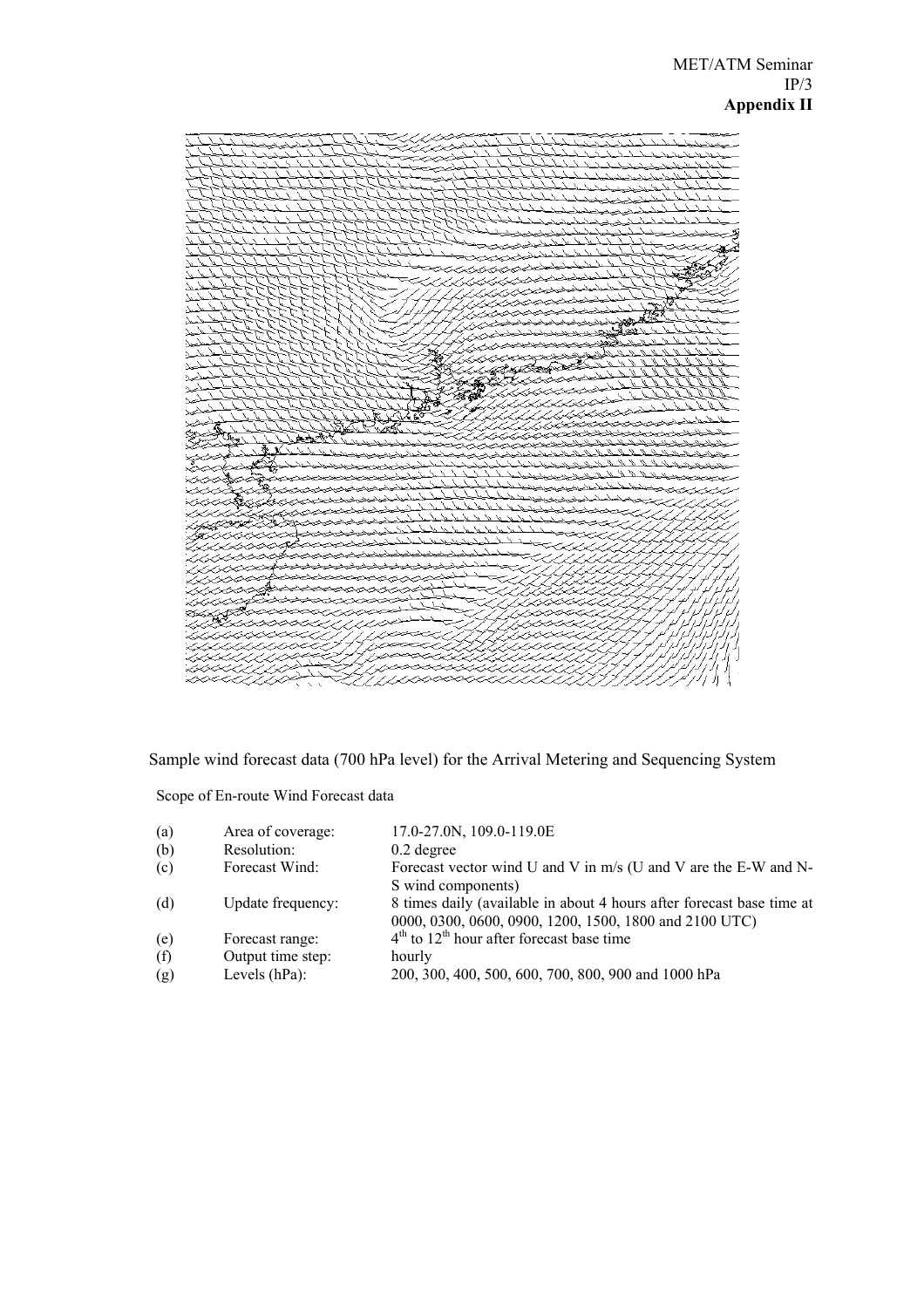

Sample 1-hour forecast probability of lightning (indicated by colours)